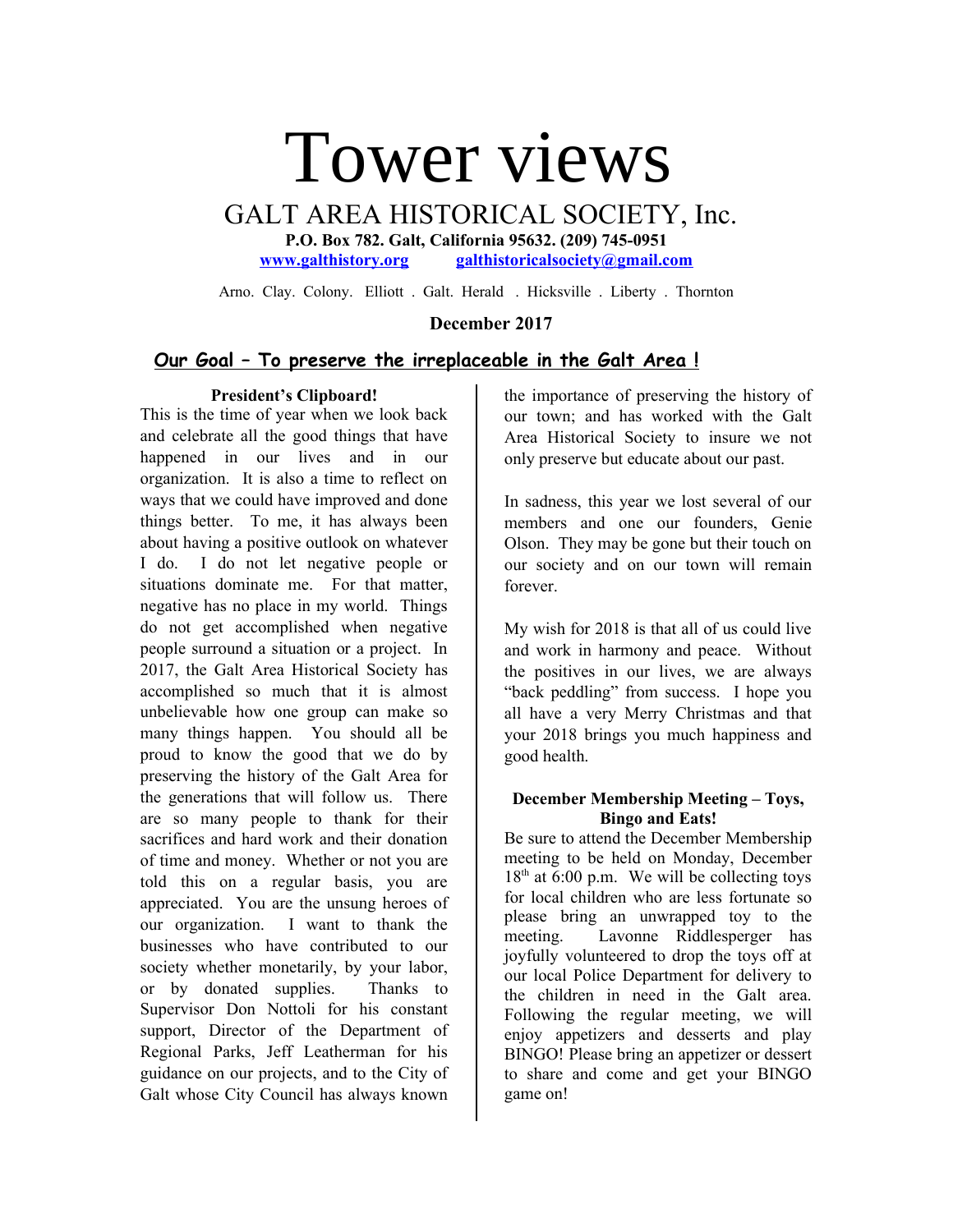#### **Holiday Shopping Using Amazonsmile!**

It's the holiday shopping season and we at the Galt Area Historical Society are hoping you shop at Amazonsmile. When you shop at Amazonsmile, you'll find the exact same low prices, vast selection and convenient shopping experience as Amazon, with the added bonus that Amazon will donate a portion of the purchase price (.5%) to your favorite charitable organization, the Galt Area Historical Society. Type [https://smile.amazon.com/](https://l.facebook.com/l.php?u=https%3A%2F%2Fsmile.amazon.com%2F&h=ATOc0F64moQeemU7O5tkv4dLhUnWRmanOpcJRgQtmBiNkiYur7ketG_Sp0hENdRQF2e44sR0B1roGlztLyQ6BV-l57PFoXyqXlm8ihzrOt7vkH6Bv9PwoFOfsBdDyd04Ld31Tk4u0T2vMkGKa4-2Mud4Bf3IJhYo1JWDzlB0vHdOt0gqv2YNTy0Wvx5etV8wu7N8mM_z1ZLcoTpPHb9OK7YE0XbzuDlf8_VyIDotj1gKIc2jtzdMtrxzFEn0F3VM-USkQR_FOqKIwxjaOJyZghS6h2Mt-QX7PzVJFcBTDeEVQPDCK8dwRQ) into your browser, select Galt Area Historical Society, and start shopping!

#### **It's Beginning to Look A Lot like Christmas . . . at the McFarland House!**

Come and visit the beautifully decorated McFarland House on Saturday and Sunday, December  $9<sup>th</sup>$  and  $10<sup>th</sup>$  from noon until 4:00 p.m. Santa will be there for the children and the young at heart! Enjoy some cookies and hot apple cider after partaking in a tour of the historic Galt home provided by our Society docents. Thanks to all of Santa's Elves who helped clean, decorate and will provide tours and Christmas cheer. A special thanks to Santa for visiting from the North Pole!

## **Calendar of Upcoming Events!**

December 9 – Christmas Open House at the McFarland House from noon until 4:00 p.m.

December 10 – Christmas Open House at the McFarland House from noon until 4:00 p.m.

December 11 – Executive Board Meeting at 5:30 at the Hall

December  $18<sup>th</sup>$  – General Membership Meeting and Christmas BINGO and refreshments at 6:00 p.m. at the Hall

#### **Guest Speaker!**

What started as a 4-H project as a child to clean up at Liberty Cemetery has turned Barbara Filbin into a Historian of pioneer cemeteries. Barbara was our guest speaker at the November membership meeting where she presented information about Civil War Veterans buried at the Liberty, Elliott, Hicksville and Galt cemeteries and informed the Society how they may acquire headstones for them from the Federal Government. Many of these veterans came for the Gold Rush and settled in the area due to the fertile farmland.

The Society owns and maintains the Liberty and Elliott Cemeteries. The Liberty Cemetery holds nearly 475 known burials. Barbara shared that when Highway 99 was built, 19 unmarked graves were moved to another part of the Liberty cemetery but only three were identified. The Elliott Cemetery contains several headstones from the Fairbanks Cemetery, a lost cemetery in San Joaquin County.

For those of you who missed this interesting and history-filled meeting, her books are available for sale online at [www.lulu.com](http://www.lulu.com/) and include books on the pioneer towns of Elliott, Hicksville, Liberty and Galt.

#### **Collecting Items for Future Yard Sales!**

A big "Thank You" to LaVonne Riddlesperger and Sue Dean for cleaning the small shed in the back of the Society Hall. Now that the space has been cleaned and organized, there is room to hold items for future Society Yard Sales! The next one isn't planned until 2018 but if you have items to donate, please call LaVonne or Sue at (209) 200-2203 and they will coordinate a drop off time at the Hall. Please no furniture! Knick-knacks and housewares are the best sellers!

#### **2018 Calendars for Sale!**

The Galt High Yearbook team, under the direction of Advisor/Teacher Brooke Beckett, has made a 2018 "Galt: A Glance